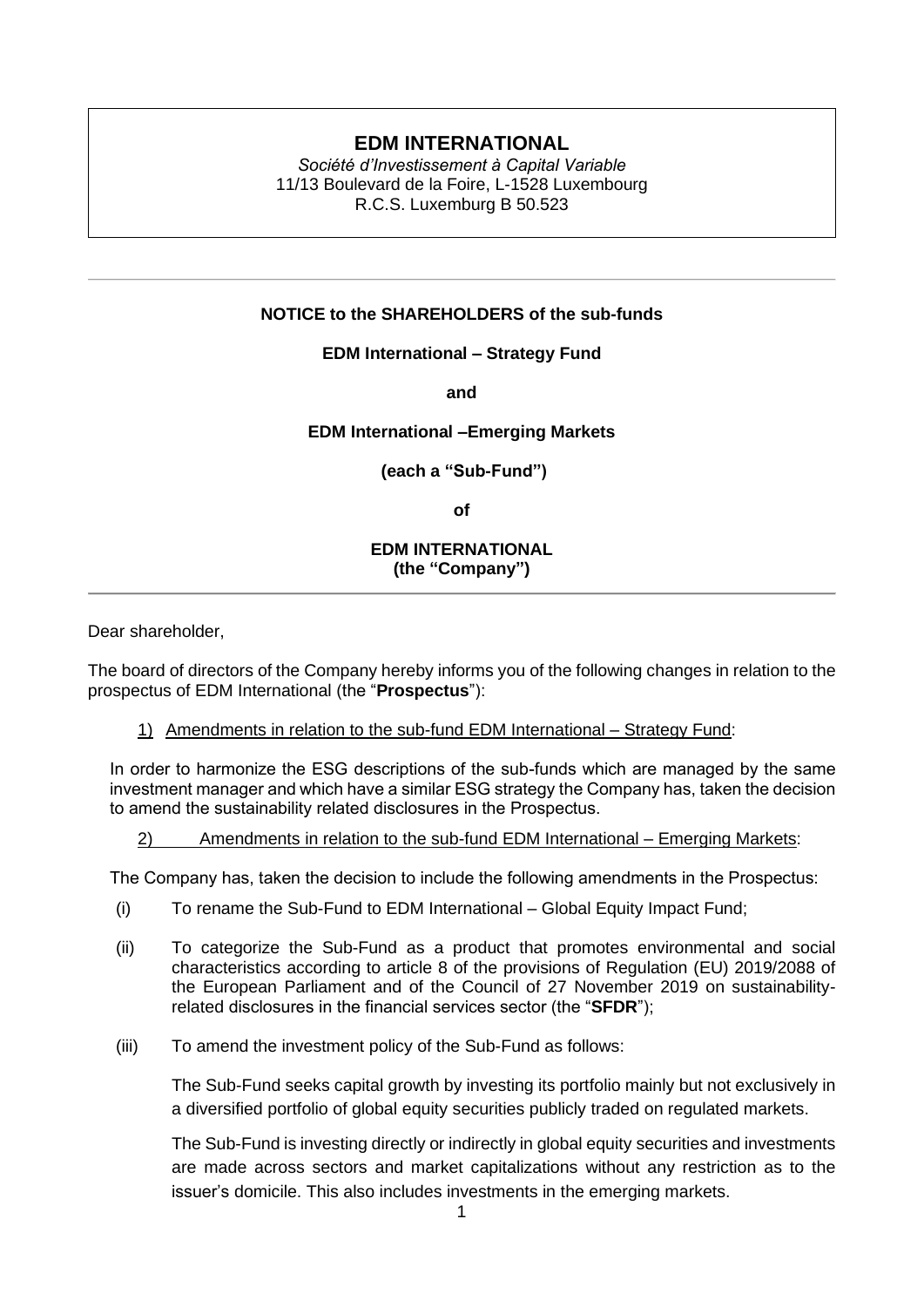The Sub-Fund promotes environmental and social characteristics pursuant to the Article 8 SFDR and will additionally have a minimum proportion of 50% of sustainable investments.

As part of its investment policy, the Sub-Fund's investments are made in accordance with pre-determined sector exclusion criteria. As a rule, the Sub-Fund opposes investment in companies whose main activity involves the manufacture of controversial weaponry (antipersonnel), gambling, and pornography. The investment manager is implementing screening criteria to monitor holdings for compliance with the investment manager's exclusionary screening.

In addition to the binding sector exclusion criteria, ESG criteria and carbon footprint targets, as well as stricter social criteria, are being analysed prior to any investment.

Besides promoting the above mentioned environmental and social characteristics, the Sub-Fund will commit to making sustainable investments. Investments classified as 'sustainable' will apply to at least 50% of the portfolio contributing to a social or environmental objective, not significantly harming any social or environmental objective, and ensuring that investee companies follow good governance practices as described below.

In order for investments to be considered as sustainable, they must have a measurable impact within the framework of the United Nations' 17 Sustainable Development Goals (SDG), designed as a blueprint to eradicate poverty and other deprivations by improving health and education, reducing inequality, protecting the planet, and ensuring global prosperity. The investment is based on a thorough process of selecting companies from the overall investment sphere, whose activity, management model, and results aim to mitigate the overarching social issues and the sustainability of the planet's resources identified in the SDGs. The selection process uses several criteria to determine if the majority of a company's revenue or commercial activity affects one or more of the 17 SDGs.

Each investment's degree of alignment with the 17 SDG is monitored based on the metrics of external providers. The percentage of a company's revenue directly linked to activities identified in the SDGs will also be analysed.

Impact measurement indicators: specific metrics associated with activity will be tracked. These metrics are updated and monitored annually. These metrics include, for example, the percentage of female employees, long-term objectives, millions of tons of CO2 emitted, compliance with reduction targets, etc..

The process of identifying the main adverse impacts (those that may significantly harm any environmental or social objective (i.e. DNSH assessment)) is conducted when selecting assets in which to invest. This is based on internal exclusion criteria and the UN Global Compact, an international initiative that encourages companies to incorporate 10 universal principles concerning human rights, labour, the environment, and the fight against corruption into their strategies and operations and to act in a way that advances the social targets and implementation of the SDGs. In order to ensure that investee companies follow good governance practices, the investment managers investment team engages with the investee companies through onsite visits, conferences, meetings, and a policy of active dialogue with CEOs, CFOs, and investor relations to monitor the